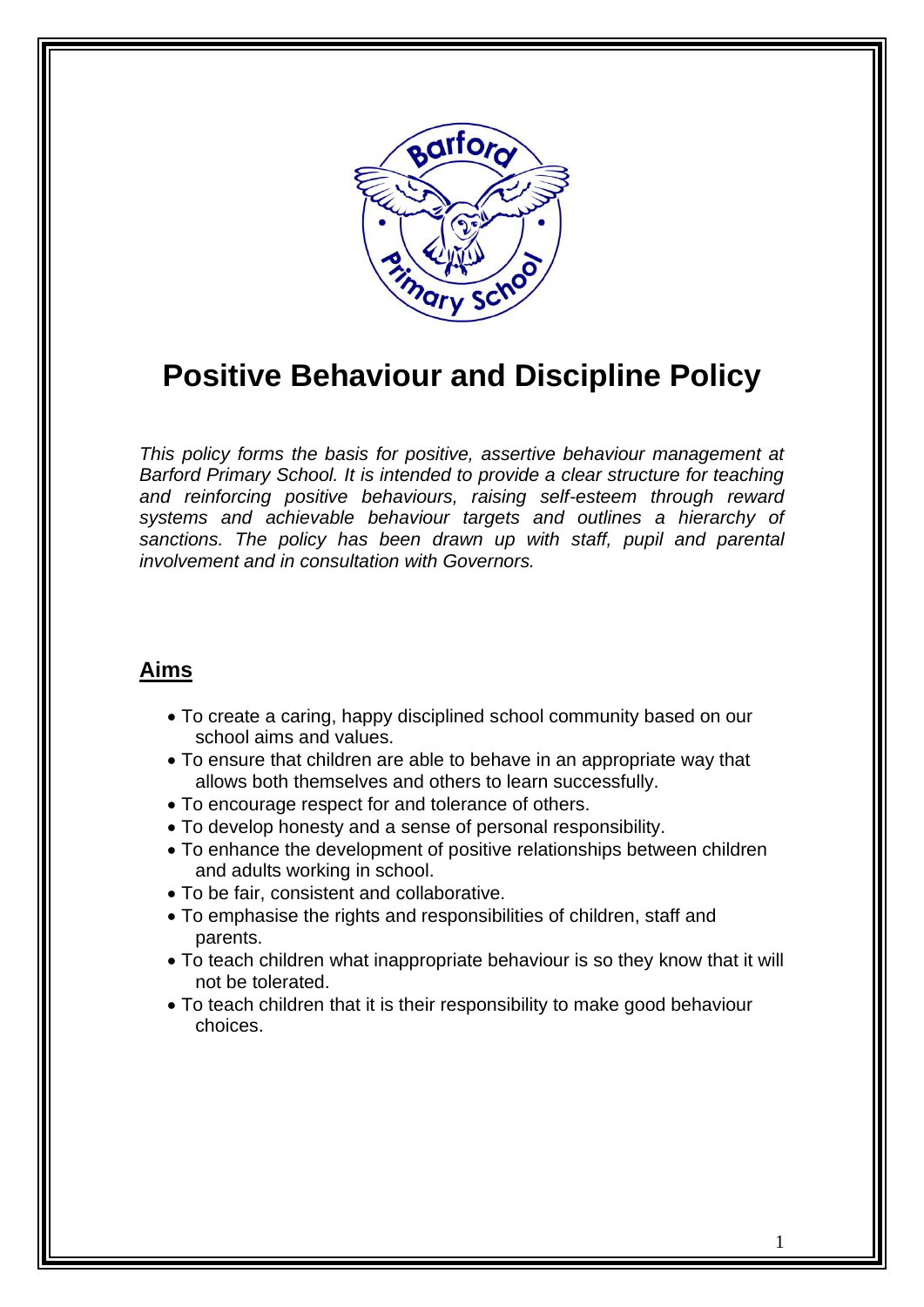#### **Strategies**

#### **1. Our expectations – Barford's School values**

The school does not have a set of rules or a behaviour agreement, instead we use our School Values to show the behaviour expected by pupils and staff.

At the beginning of the academic year, the teachers focus on the School Values, ensuring children understand them and know how they should behave to show these values. Each term, a different value is chosen as the school focus and work is done in each class on this value, praising children who show this value.

Teachers and support staff will teach the values through modelling examples and responsible behaviours using assertive techniques. Children exhibiting desired behaviour will be regularly rewarded with owl points and the agreement will be referred to directly when rewarding pupils. Assertive techniques will be used to restate rules and set limits, so that pupils make the right choices to avoid sanctions.

#### **2. Individuals working within a team**

At Barford Primary we value a collaborative, team approach towards learning and developing. To underpin this, we have a reward structure which promotes acquiring points as part of a defined team or group.

Individual pupils will receive team points for good behaviour for learning, including effort, perseverance, focus and contributions during lessons. There will also be points awarded for showing good manners around the school, team work, enthusiasm and supporting others.

These team points will be added to Owl Group (team) totals daily.

There are 4 Owl Groups in the school; Hawk Owls, Barn Owls, Tawny Owls and Eagle Owls. Individual pupils will be allocated to a team when they join the school.

Each week the total of owl points awarded to each Owl Group will be announced in Celebration Assembly on Fridays. A visual display in school will show how each team is progressing.

Team Point Captains in Year 6 will collate the scores each week to be shared with the Headteacher before the assembly.

At the end of the school year, the Owl Group with the highest overall score will receive the Owl Group Trophy and this achievement will be displayed within the school.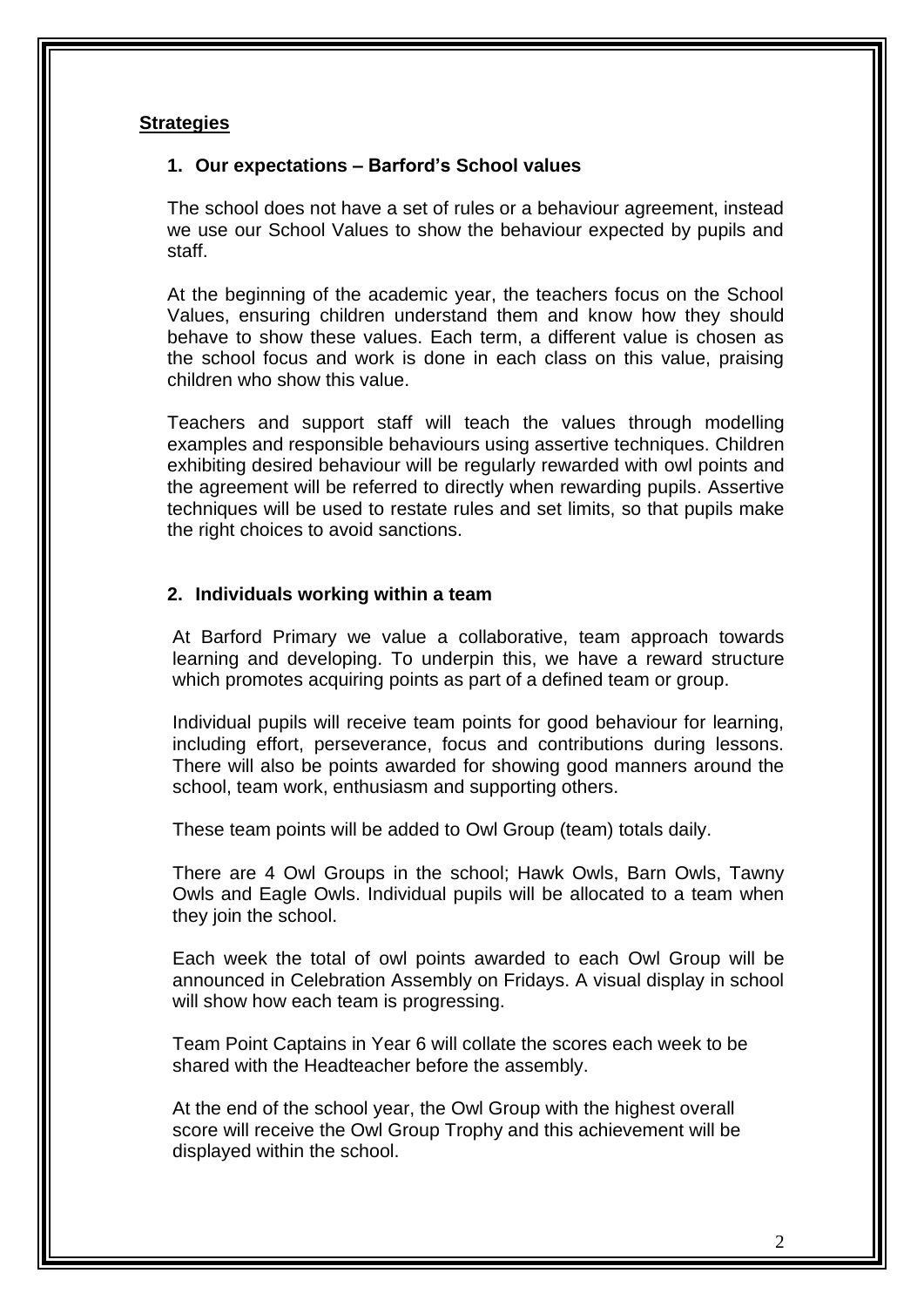## **3. Rewards**

Every child needs to experience praise, have their achievements recognised and enjoy successes at school in order to enhance his/her selfesteem. A child with good self- esteem will be able to accept learning challenges and failures and will move forward as a learner. With this ethos underlying our positive praise and reward system at school, we will use clear procedures to give rewards to deserving pupils – these are outlined in detail in Appendix 1 which is attached to this policy.

## **4. Consequences/Sanctions**

When a pupil makes a behaviour choice which contravenes our Behaviour Agreement then we will follow a clear and consistent process of sanctions. These will be discussed at the start of each term with the children so that they are aware of the steps that will be taken. A full breakdown of the steps is included in the appendices attached to this policy.

## **5. School Champions**

In Year 6, children will work towards becoming a School Champion. If a child consistently shows the School Values in class and around the school, they will be nominated by staff members and the Year 6 teachers to become a School Champion. They will be presented with a special green sweatshirt in celebration assembly. School Champions help across the school, promoting the School Values, supporting staff and becoming role models for the other children. As a School Champion, they get perks to reward them for their hard work e.g. sitting on chairs in assembly, running lunchtime clubs, supporting Forest School sessions.

## **6. Lunchtime/FAB**

Lunchtime and FAB (Fun at Barford) staff will operate the owl point system of rewards. These should be passed to the class teacher at the earliest opportunity (see Appendix 1).

Sanctions for inappropriate behaviour will follow the same protocol as in Appendix 2. MSA's and FAB staff will pass on names of children receiving 2 reminders to the class teacher or in more persistent or serious cases directly to SLT.

Children will be made aware that they must keep their hands and feet to themselves at all times. Choosing to ignore this instruction will lead to an immediate sanction.

Aggressive or abusive behaviour at playtime or during FAB sessions, will result in immediate 5 minute time-out for those involved. This behaviour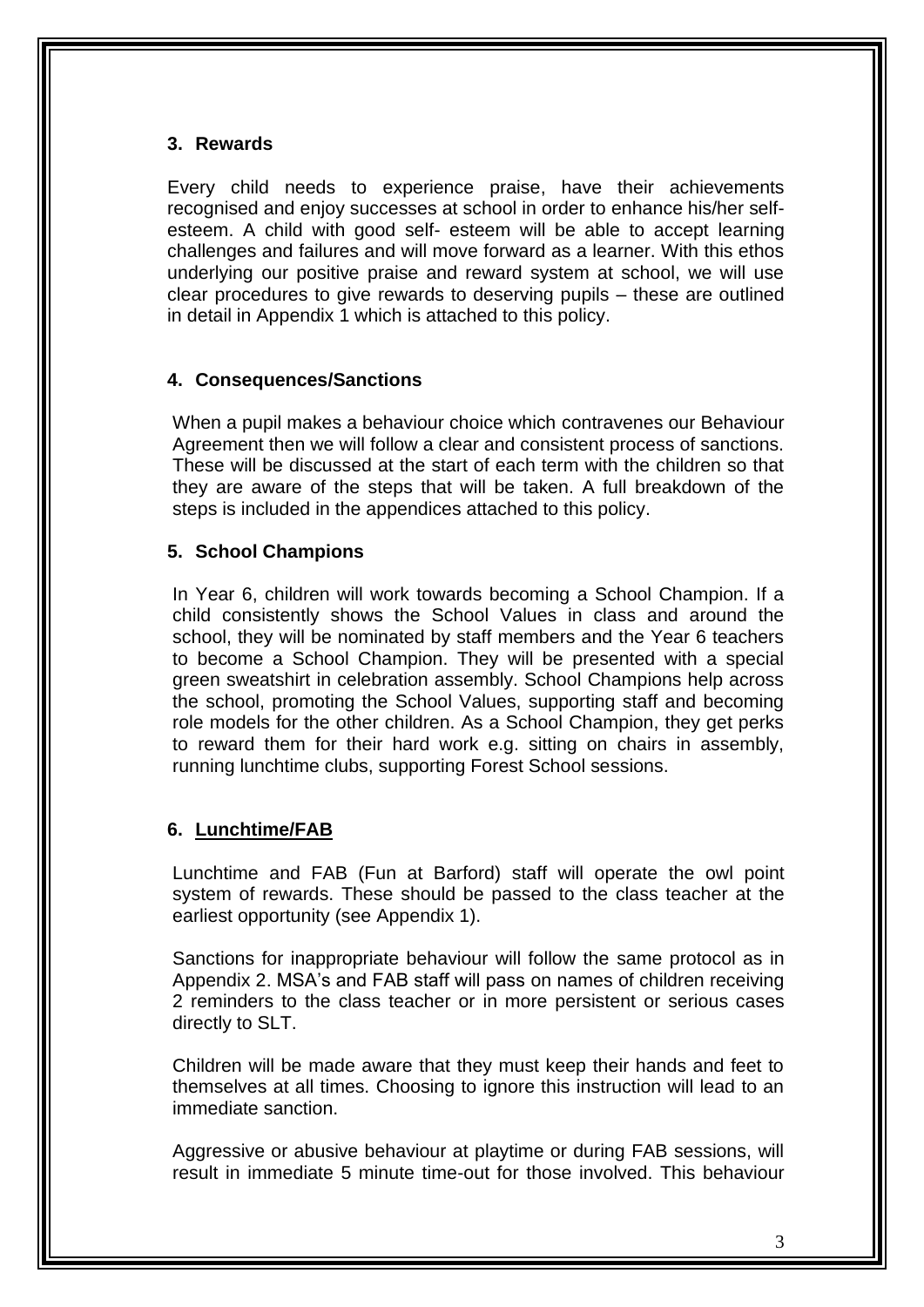will be recorded and reported to the SLT after the session. If the aggressive or abusive behaviour continues after a time out, then the MSA's or FAB staff will refer to the SLT immediately.

Persistent inappropriate behaviour at FAB will lead to discussion between the child in question, their parents/carers and the SLT. If this behaviour continues then the school has the right to withdraw the pupil from a set number of sessions. This could ultimately lead to permanent exclusion from before and after school provision if behaviour issues persist. This will only happen with the authority of the Headteacher.

The school reserves the right not to enrol individual children into FAB, where there are known behaviour concerns in the extended school provision.

**All sanctions should be applied consistently and as calmly as possible. There must always be a clear reason for the sanction, which the child is made aware of. Staff should avoid over-zealous or aggressive sanctioning e.g. shouting at a child or acting in any way that will humiliate a child in front of their peers.**

#### **7. Behaviour away from the school premises**

When children are away from the school site during the hours of the school day but are participating in school led activities/events, the behaviour protocol remains consistent with that outlined in Appendix 1 and 2. There may be occasions when a pupil is prevented from taking part in an activity whilst off-site, if the teacher leading the activity feels that this would compromise the individual pupil's safety or the safety or learning potential of other pupils or adults. The school will ensure that there will always be an appropriate ratio of adults to children on any excursion or event away from the school premises to enable this action to be taken – whereby a withdrawn pupil can be monitored by an appropriate adult away from the activity.

Persistent or serious breaches of the school's behaviour agreement by any pupil when on an off-site visit, day trip or residential will result in the lead teacher requesting that parents/carers of the pupil withdraw the pupil from the activity, by coming to the off-site location and collecting them. If this action is taken, thus removing the pupil from the event, the behaviour that led to this action will be followed up at school on the following day by the SLT and will also involve parents/carers.

#### **8. Meeting individual children's needs**

There will be a very few children for whom the above procedures do not work and they will need extra help. In general, these children will normally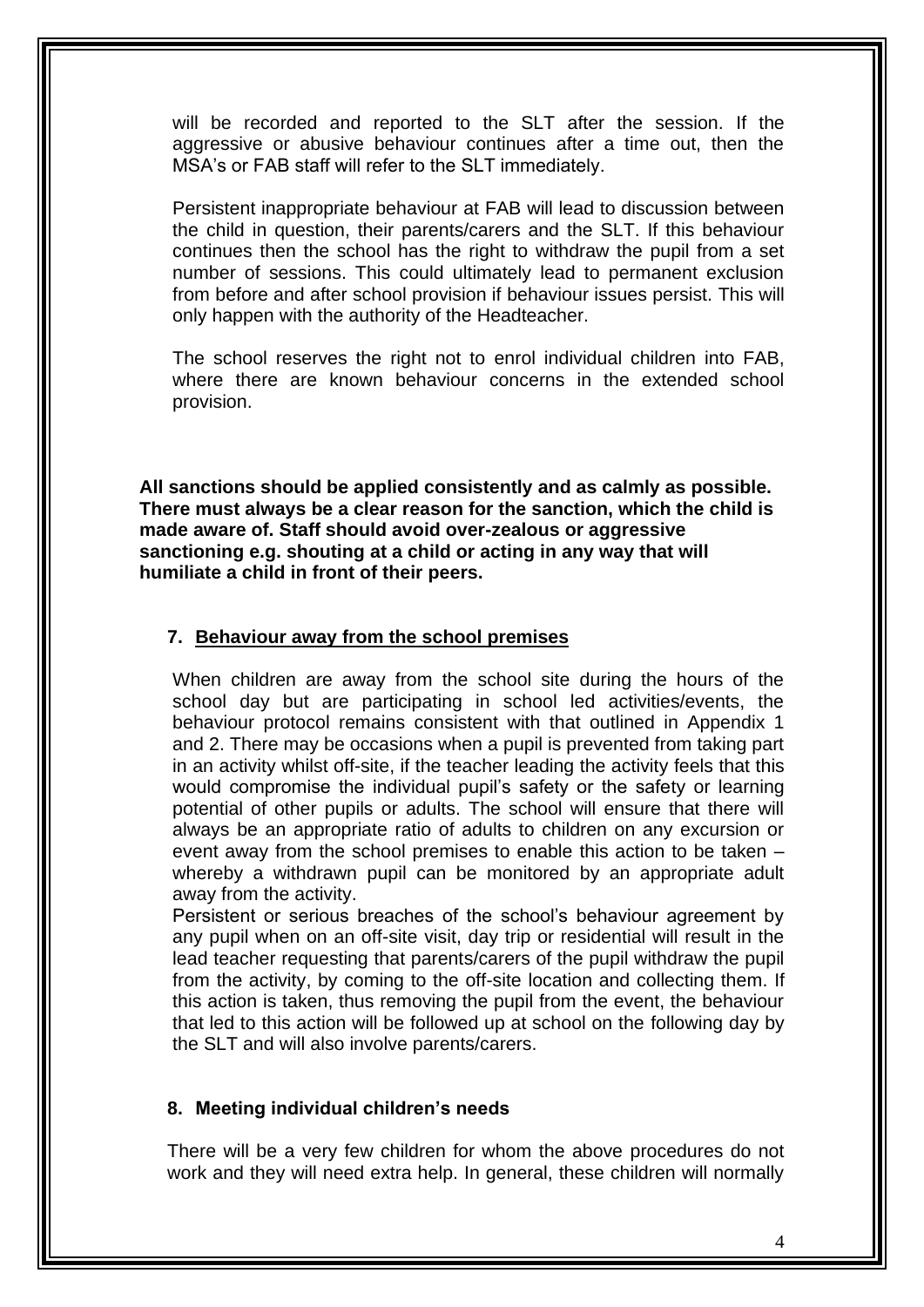have specific needs and difficulties for a variety of reasons. They will usually already be part of the school's special needs systems with their own Individual Education Plan which will include a behavioural target.

## *Extra procedures to follow*:

- Monitoring behaviours on a weekly sheet including break times. Use a simple sticker/ shorthand system; the detail can be in individual diaries. These should be discussed with class teacher daily at home time and weekly with the Headteacher. Parents will also be kept informed.
- 1:1 conference with teacher and child to talk over why the behaviour is happening, what the teacher can do to help, what the child can do and child to agree on individual targets for a behaviour plan.
- Monitor the consistency of all staff involved with child and use of procedures.
- Seek support from senior management and learning support teams.
- Internal exclusion in another class for a half day session or longer.
- Support colleagues who deal with children 'beyond'.
- Refer to Anti-Bullying Policy for further support relating to persistent incidents that could be classified in this way.
- Refer to the schools Safeguarding Policy for support with individual pupils whose behaviour may be influenced by external factors, which should then be taken into consideration and appropriate steps taken to ensure the safety and wellbeing of that individual pupil.

## **Containment**

On occasions even these extra procedures will not yield positive results and the child will need to spend time away from class and normal teaching and learning while advice is sought. This will be down to the Headteacher's discretion and records will be kept of the time the child has spent away from the classroom environment, along with evidence of work completed and support given. Parents/carers will be fully involved in this process, through regular contact with the Headteacher, which will also be documented. The Chair of Governors will also be informed if this action is taken. Daily reviews will take place involving the pupil, class teacher and SLT, with feedback being given to parents/carers. Phased return to class will be put into place at the earliest opportunity and ongoing reviews will continue until the behaviour reaches an accepted standard for that individual pupil.

Cases of total refusal to comply with school discipline and/or repeated violence or verbal abuse could be grounds for fixed or permanent exclusion. In such cases the school will follow Norfolk County Council protocol for temporary or permanent exclusion. Further information can be found at: **[http://www.schools.norfolk.gov.uk/Behaviour-and-safety/Exclusions](http://www.schools.norfolk.gov.uk/Behaviour-and-safety/Exclusions-from-schools/index.htm)[from-schools/index.htm](http://www.schools.norfolk.gov.uk/Behaviour-and-safety/Exclusions-from-schools/index.htm)**